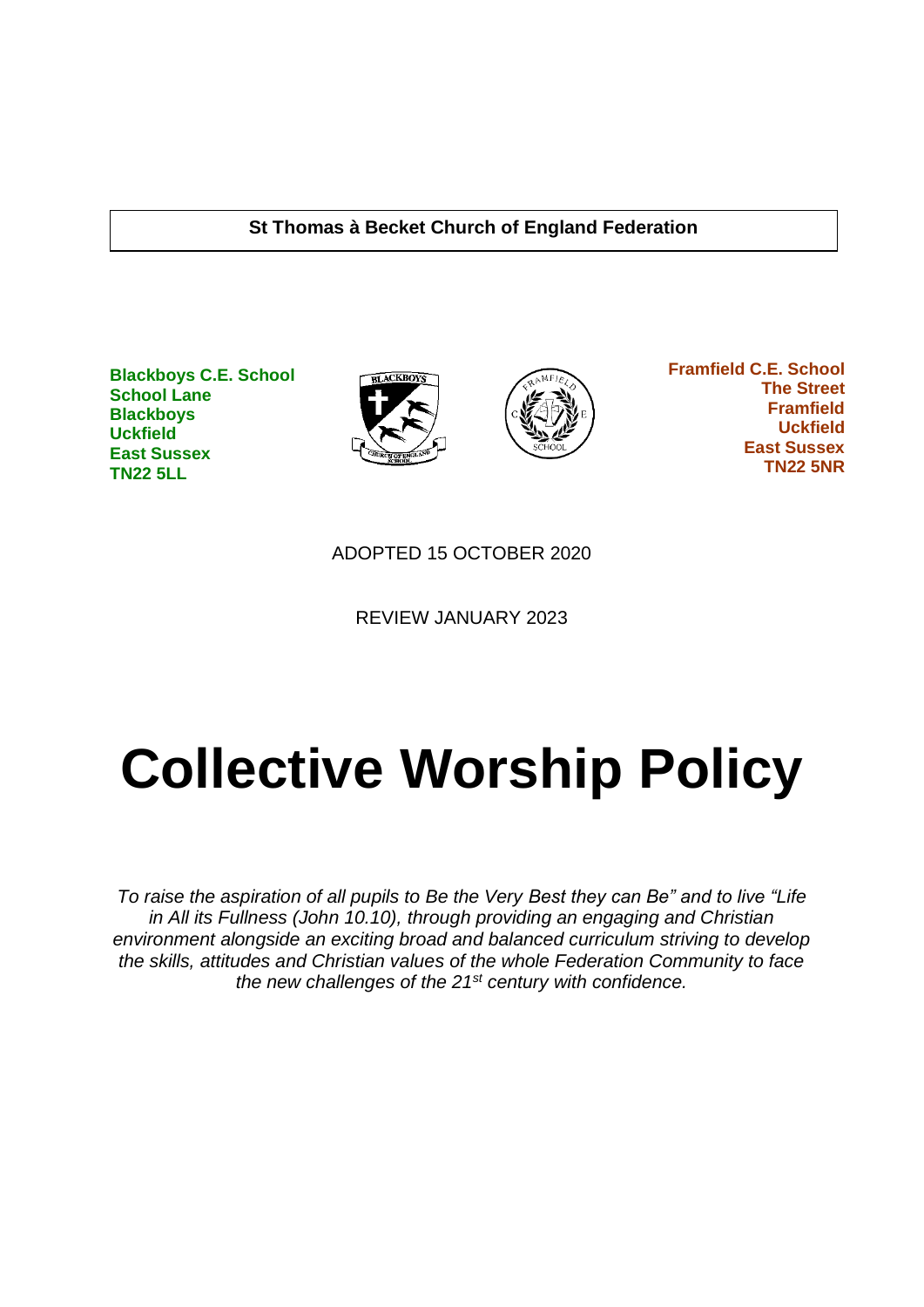| <b>Contents</b>                                     | Page |
|-----------------------------------------------------|------|
| What is Collective Worship                          | 3    |
| The Commitment to Collective Worship                | 8    |
| <b>Planning for School Collective Worship</b>       | 11   |
| Monitoring and Evaluation of Collective Worship     | 15   |
| <b>Review</b>                                       | 16   |
| <b>School Self-Evaluation of Collective Worship</b> | 17   |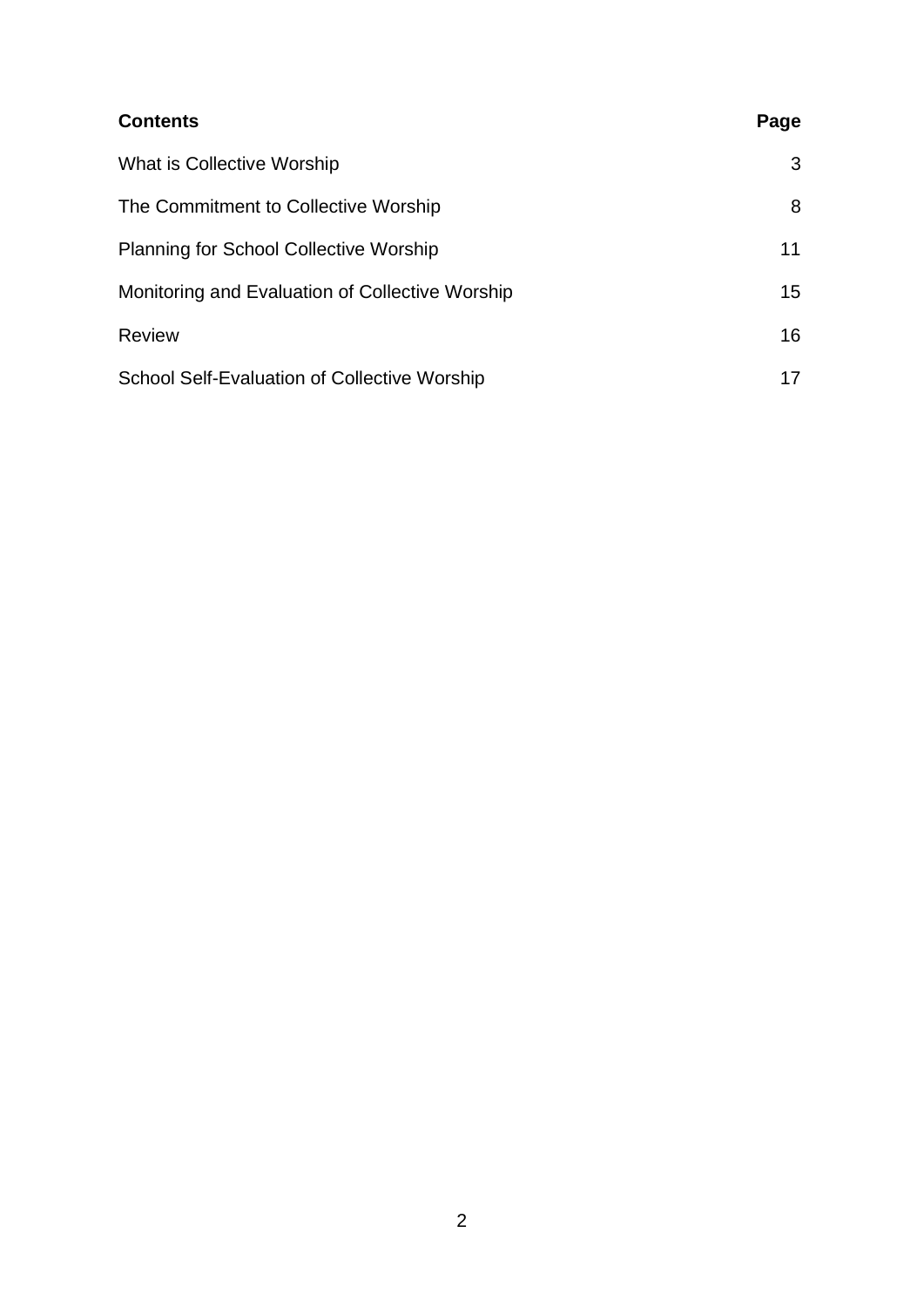#### **What is Collective Worship?**

As Church of England Primary Schools, we believe in giving children of faith and no faith the opportunity to come together; to learn from Christianity and other faiths; and to inspire pupils to "Be the best they can be", and to "live life in all its fullness". Pupils will then be in a position to be a positive influence on those around them.

Legislation requires schools, including voluntary aided and voluntary controlled schools, to conduct daily acts of Collective Worship. However, the legislation does not define what is meant by the term 'Collective Worship'.

*"… worship in schools will necessarily be of a different character from worship amongst a group with beliefs in common. The legislation reflects this difference in referring to 'collective worship' rather than 'corporate worship'." (DfE Circular 1/94 para 57)*

Corporate worship assumes a shared set of beliefs and values. Collective Worship, in recognising the collectively of all participants, can make no such assumption. Collective Worship should be:

*"appropriate to the family backgrounds of the pupils and their ages and aptitudes" (DfE Circular 1/94 p 22)*.

Collective Worship in the church school context is for all pupils, every day. At the St Thomas à Becket Church of England Federation (which is referred to as the Federation in the rest of this document), the Senior Leadership Team and Governors see the main purpose of the schools within the Federation as that of providing an excellent education, both academic and social, in a Christian context for all its pupils.

Collective Worship unites the Federation in a common purpose and promotes the development of the spiritual, moral, social and cultural sides of every child. This Collective Worship Policy has been developed in consultation with the Senior Leadership Team and Governing Body. It also follows guidance from the Diocese of Chichester – *'In Spirit and in Truth'* June 2012. Special regard is given to the tradition, rituals and beliefs of the Church of England.

Following guidance from *'In Spirit and Truth'* (2012), Collective Worship in the Federation Schools should:

- Recognise that the community is a collection of people from a variety of cultural, faith and non-faith backgrounds reflecting the diversity of society.
- Be inclusive and interpreted in a way that is meaningful and sensitive to the range of communities served by the schools.
- Offer quality experiences of worship, which reflect the Christian foundation of the schools and provides opportunities for the school community to encounter Anglican traditions.
- Meet the needs of all members of the school community and allow individuals to respond as individuals, including those pupils with special educational needs and higher achieving pupils.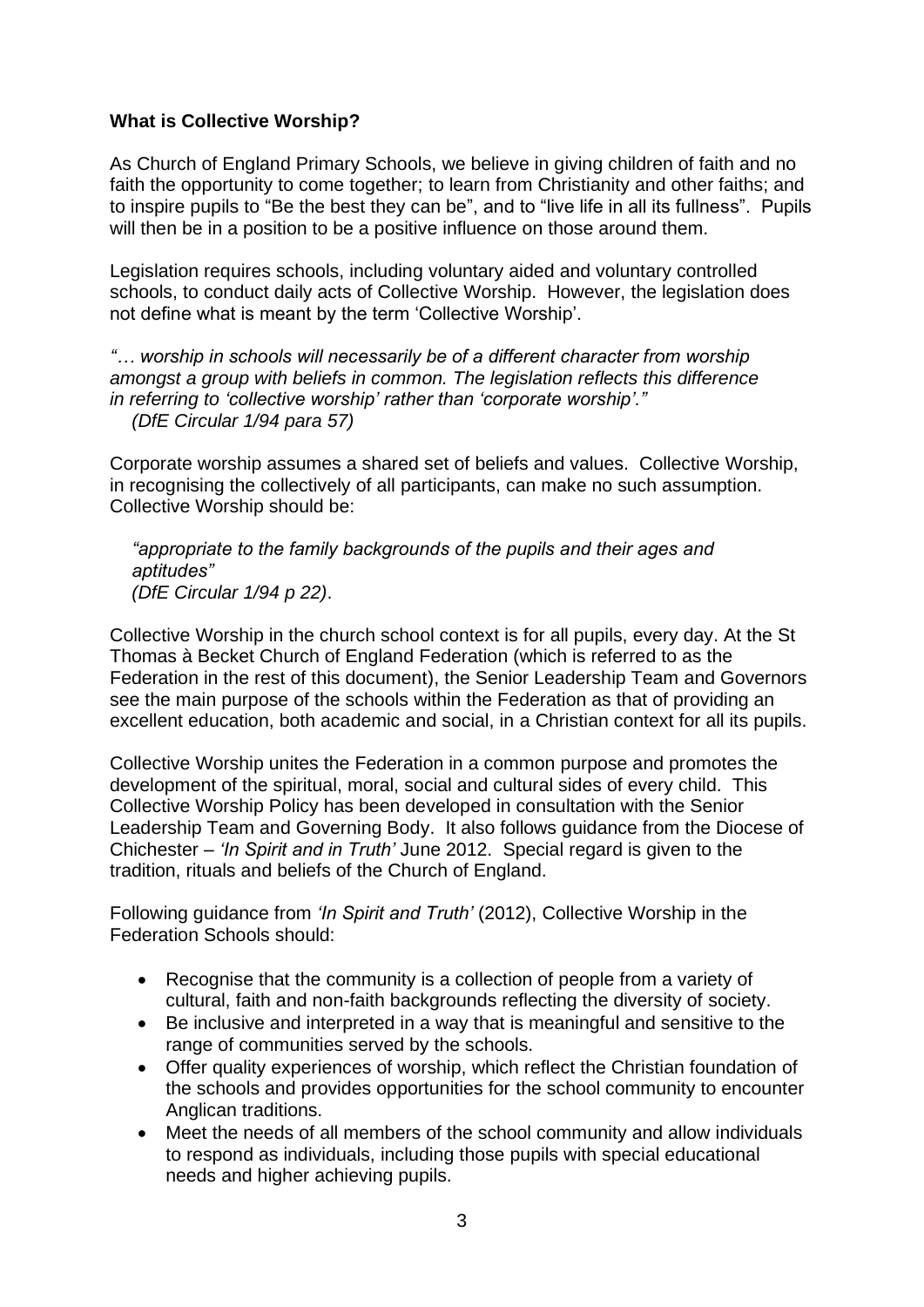- Be planned to meet the needs of all pupils through use of a variety of strategies (including singing and instrumental music; visual stimuli such as artefacts, pictures or special objects; stories, particularly those which enable pupils to come to terms with personal experiences through their capacity to promote self-reflection and understanding of the thoughts and feelings of others and drama, mime or dramatic reading).
- Provide opportunities for pupils to encounter the traditions and tenets of the Anglican Church.
- Be explicitly Christian, unlike in community schools where "worship that is broadly Christian" is the norm.
- Be implemented in a way that is consistent with whole Federation values, aims and purposes.
- Not pre-suppose shared beliefs and should not seek uniform responses from pupils.
- Be separate from Religious Education.

Collective Worship is not designated curriculum time under regulations and should not be subsumed under any part of the curriculum. The act of Collective Worship must be distinctive and identifiable if it is to meet the legal requirements.

## *Legal Requirements*

The School Standards and Framework Act 1998 (the 1998 Act) (Section 70 and Schedule 20) requires that:

- All registered pupils (apart from those whose parents exercise the right to withdrawal) must on "each school day take part in an act of Collective Worship".
- The daily act of Collective Worship should be conducted in accordance with the provisions of the Trust Deeds of the school and the ethos statement in the Instrument of Government and should be consistent with the beliefs and practices of the Church of England.
- The Governing Body should ensure that all pupils each day engage meaningfully in a real act of Christian worship, which is in accordance with the faith, and practice of the Church*.*
- All acts of Collective Worship in Church schools must be Christian in character.
- For Collective Worship, pupils can be grouped in various ways: as a whole school, according to age, or in groups (or a combination of groups) that the school uses at other times. Pupils cannot be put into special groups just for Collective Worship.
- Acts of worship must be appropriate for the pupils in that they should take account of the pupils' age, aptitude and family backgrounds.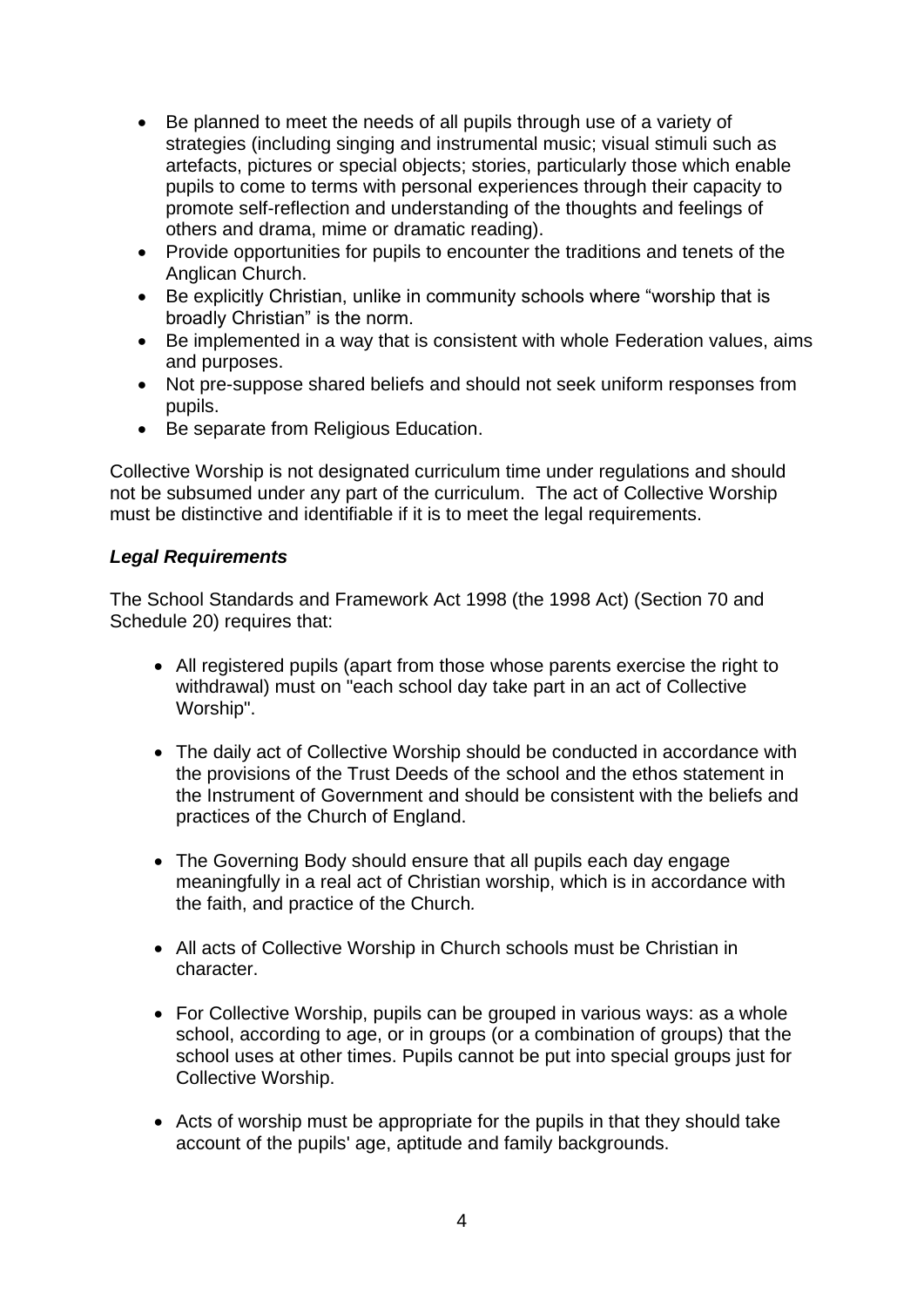- The daily act of Collective Worship will normally take place on the school premises. Schools are also able to hold their Act of Collective Worship elsewhere (e.g. the local Parish Church).
- Responsibility for the arrangements for Collective Worship rests with the Headteacher for each Federation school.

## *Rights and Responsibilities*

## *Rights of Parents and Carers*

The right of parents and carers to withdraw their child/children from Collective Worship established in the Education Act 1944 (the 1944 Act) remains unchanged. Parents also retain this right in voluntary aided and voluntary controlled church schools. This means that:

- If a parent asks that a pupil should be wholly or partly excused from attending Collective Worship at a school, the school must comply until that request is withdrawn.
- If a parent or carer requests alternative worship in accordance with a particular faith or denomination for a child who has been withdrawn, schools should respond positively providing that:
	- denominational worship does not replace the statutory act of Collective Worship for voluntary schools;
	- alternative provision would be consistent with the overall purpose of the school curriculum;
	- such arrangements can be made at no additional cost to the school.

#### *Exercise of the Right of Withdrawal*

Parents are not obliged to state their reasons for seeking withdrawal. However, the Headteacher for the school within the Federation will find it helpful to establish with any parent or carer wanting to exercise the right of withdrawal:

- the elements of Collective Worship in which the parent would object to the child taking part
- the practical implications of withdrawal
- whether the parent or carer will require any advanced notice of such worship, and if so, how much

The school within the Federation will continue to be responsible for the supervision of any child withdrawn from Collective Worship.

Withdrawal does not guarantee exclusion from the religious character of the Federation and the Governors should make clear to parents that in choosing a Church School they are thereby committing themselves to their child's participation in the overall religious life of their school.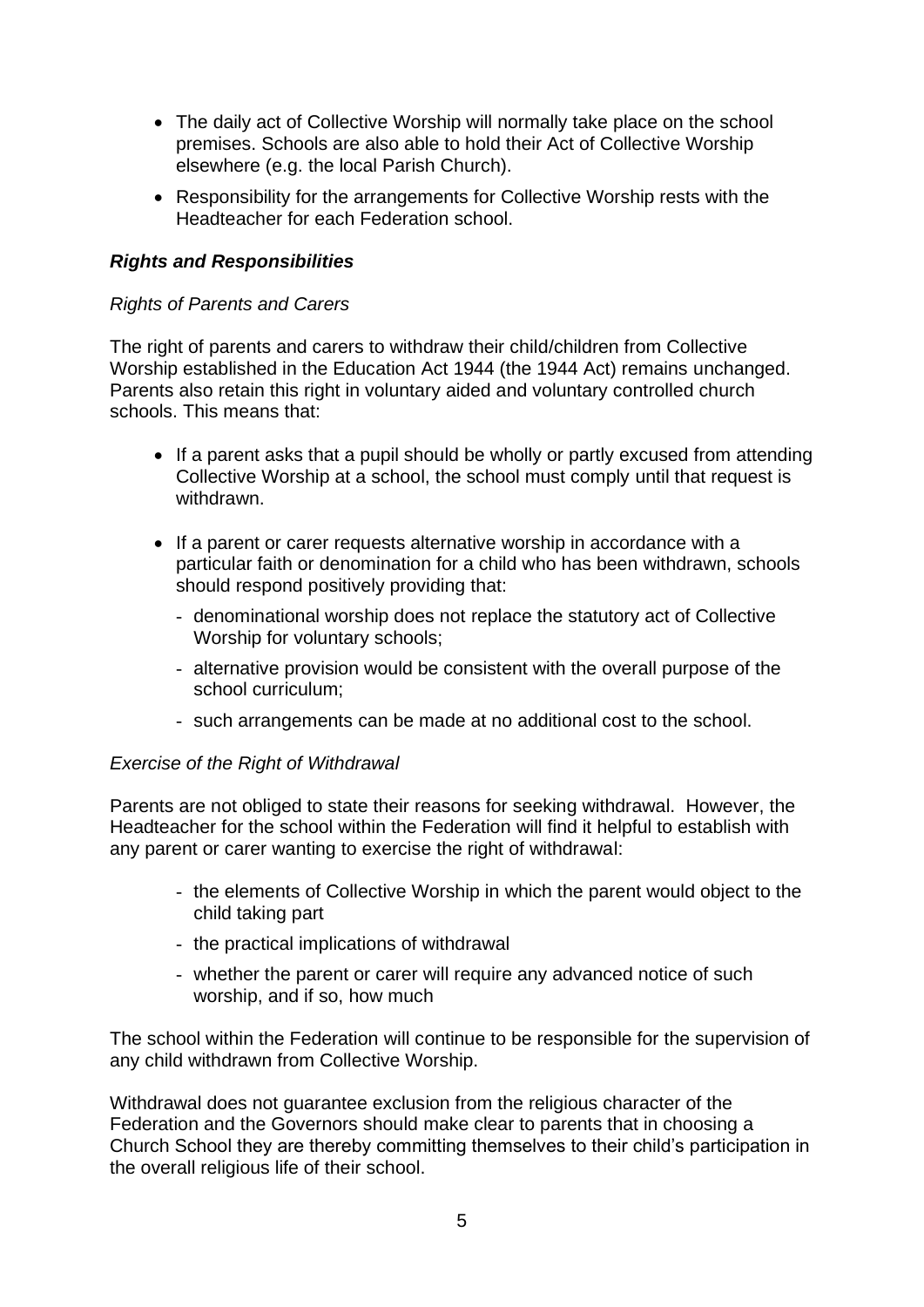The Federation's arrangements for Collective Worship and the rights of parents or carers to withdraw their children are clearly outlined in the prospectus for each of the Federation's schools. Governors hope that all children will take part in school worship, however the parental right of withdrawal must be stated.

The Federation will not withdraw pupils from Collective Worship for any reason, as this is a breach of the law. If it is necessary to withdraw children in order to accommodate, for example, peripatetic music lessons or individual support, those pupils will be provided with an opportunity to worship at another stage during the day. Clearly this would have practical implications for the day-to-day management of the school in question and is will be avoided where possible.

## *Rights of Teachers*

As with the rights of parents and carers, the rights of Teachers including Headteachers to withdraw from Collective Worship as described in the 1944 Act remain unchanged. However, in voluntary aided schools where Headteachers and Teachers have a National Society contract including the clause, "respecting the character of the foundation," Teachers will be expected to take part in Collective Worship.

## *Assembly*

Assemblies take place at the Federation's schools. The law does not require schools to hold an assembly, but from a practical perspective it is usually the case that acts of Collective Worship take place in the context of school assembly. The Federation's schools do make a distinction between the act of Collective Worship and the assembly. The assembly is often used for administrative purposes, such as giving out notices or sharing information. Ways in which administrative tasks are separated from the act of Collective Worship include:

- use of a symbol to introduce and conclude the act of Collective Worship, e.g. candle, special object, table, etc.
- a period of silence prior to and/or following the act of Collective Worship
- a short piece of music to separate the act of Collective Worship from other school business

#### *Responsibilities of the Diocesan Board of Education*

The Chichester Diocesan Board of Education (DBE) is kept fully informed of all matters relating to Collective Worship at the Federation Schools. Through the receipt of Section 48 reports, the DBE monitors the provision of Collective Worship in all voluntary aided and voluntary controlled schools in the diocese.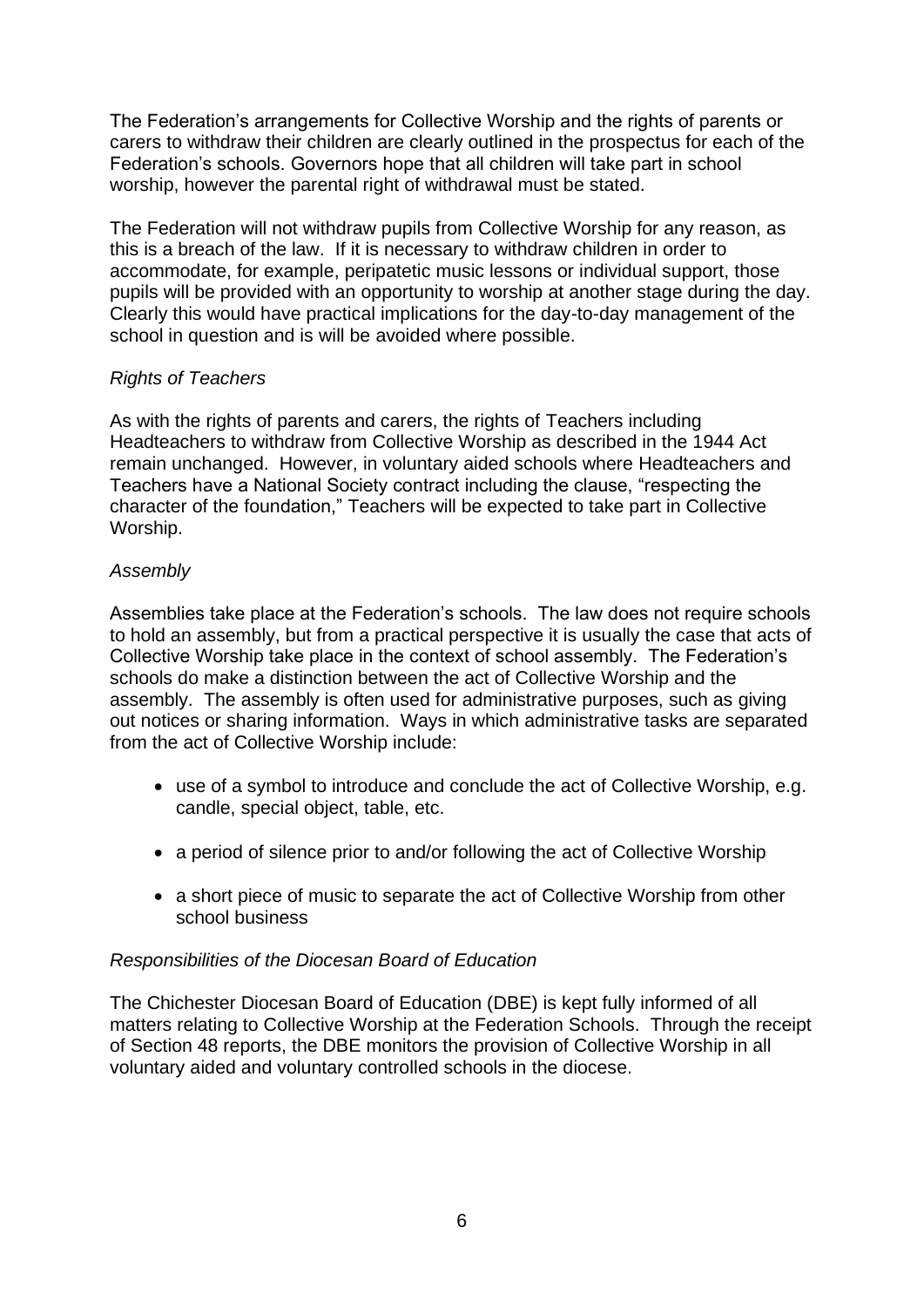## *Recognising diversity and being inclusive*

Pupils come from a variety of backgrounds reflecting the plural and secular nature of our society. The community of the Federation may include those who have, or who come from:

- families with a commitment to the Christian faith
- families with a commitment to a faith other than Christianity
- families with no particular commitment to any religion

Acts of Collective Worship will take account of the family backgrounds of all pupils as part of the Federation's commitment to diversity and inclusion. Diversity should be seen as enriching the life of a school community. Particular care will be taken to ensure that in acts of Collective Worship diversity is embraced in positive and sensitive ways through:

- building up positive relationships with families and local faith communities
- encouraging pupils to be present at acts of Collective Worship while ensuring that pupils from other faiths and their parents are aware that they will not be required to say Christian prayers
- ensuring that when some leaders use Christian prayers in the time set aside for prayer, pupils will be encouraged to use their own private devotions by thinking of prayers they have learned in their own faith tradition
- providing opportunities for silent reflection to enable all pupils to make a personal response
- developing a sense of shared values and achievements which cross cultural and religious boundaries
- catering for a diversity of beliefs and points of view, allowing individuals to respond as individuals.

#### *Above all, the approach of the Federation to Collective Worship will be sensitive to the needs and backgrounds of the communities it serves.*

#### *Meeting the needs of pupils of all abilities*

If Collective Worship is to be fully inclusive and benefit all pupils, planning should be varied so that all pupils are engaged. **All** pupils should be given opportunities to plan, lead and participate in Collective Worship regularly.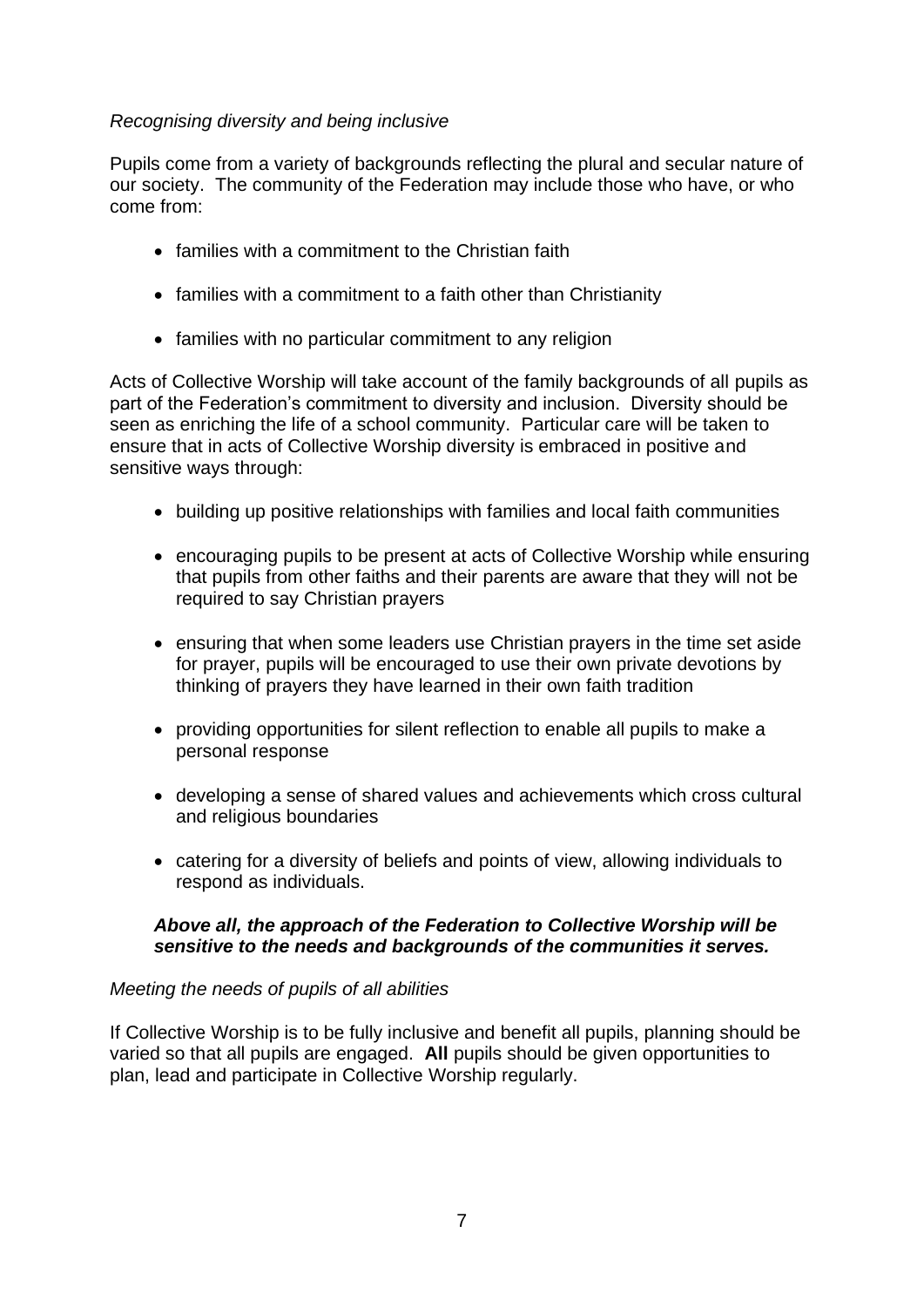# **The Commitment to Collective Worship**

## *Three principles for Collective Worship*

- 1. Central to the life of the school/Federation
- 2. Inclusive
- 3. Stimulating and providing opportunities for reflection

## *Collective Worship and the Anglican Tradition*

Christian worship has always followed patterns. These patterns have become known as *liturgy*. This is a Greek word, which means the 'work of the people'. We use *liturgy* as a name for the patterns of worship that are found in Christian Churches. In the Church of England there are liturgies for all kinds of worship from the Baptism of Children to the Ordination of Priests (www.worshipworkshop.org.uk).

In seeking to provide acts of Collective Worship, which are both distinctive and inclusive, The Federation schools will consider strategies for exploring the following:

- Observing the major Christian Festivals and the cycles of the Anglican year Advent, Christmas, Epiphany, Lent, Holy Week, Easter, Ascension, Pentecost and Harvest, and acknowledging major Saints' Days.
- Using the Bible as a source book for inspiration and learning.
- Reflecting upon Christian symbols and their use in worship.
- Identifying a collection of prayers that express the essential beliefs of Christians throughout the ages.
- Drawing on the riches of Anglican liturgy in the *Common Worship* and other seasonal material.
- Participating in aspects of the regularity and set order of Anglican worship. This recognises the central significance of the Eucharist while acknowledging the variety of other forms of worship, which may be decided locally in order to match, as far as possible, the pupil's experience in school and church. There could be special services from time to time e.g. welcoming new pupils to schools; school leavers' service in the Summer Term.
- Using the Collects as a focus for short acts of worship in small groups or for use in the Collective Act of Worship.
- Learning traditional responses and prayers, hymns, and psalms that might create a framework for worship within our schools.
- Recognising that the Church of England has a strong commitment to ecumenism that may be expressed when members of other Churches are invited to lead worship.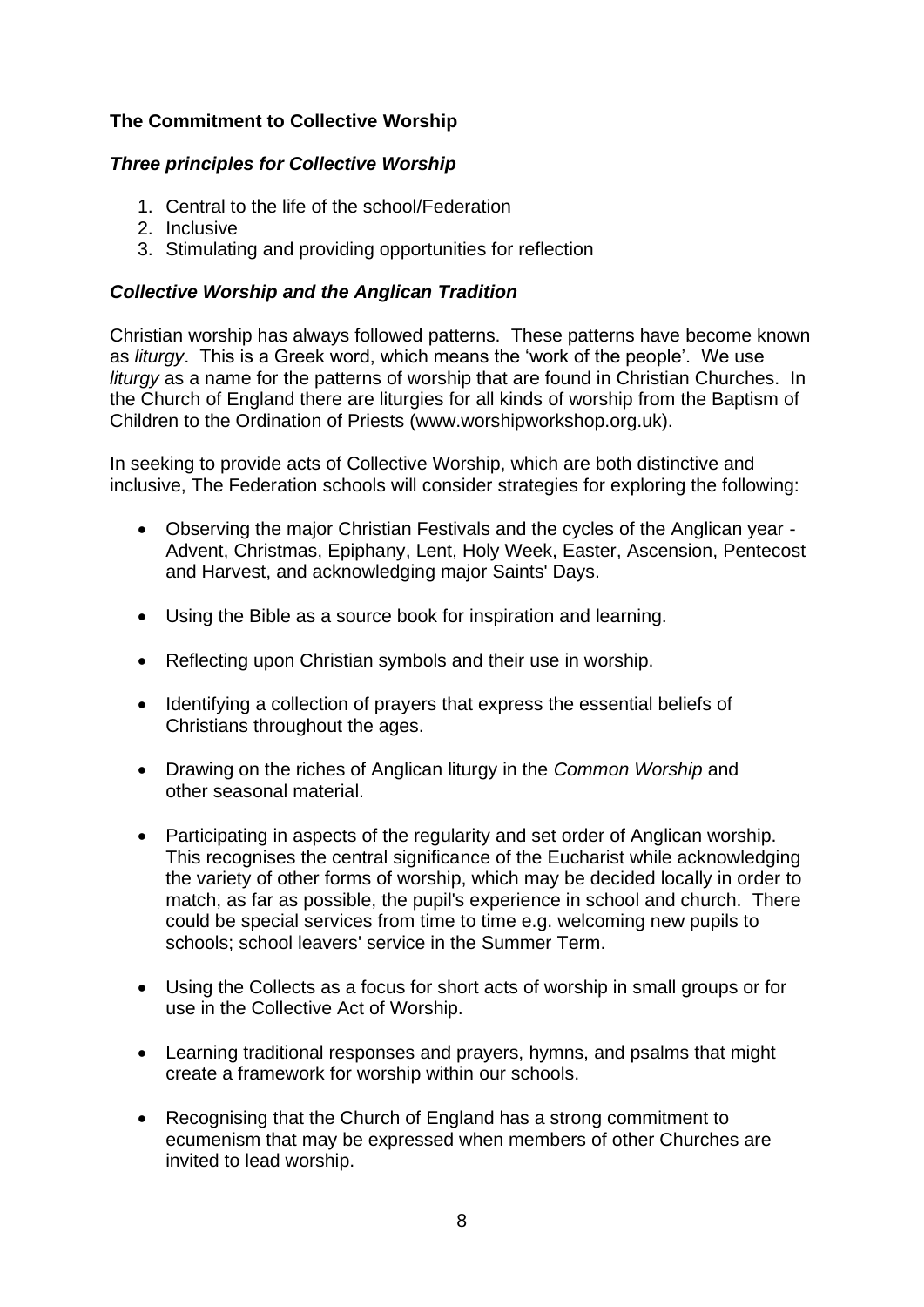• Sharing in a commitment to dialogue with other faiths, including recognising their major festivals.

# *Elements of Collective Worship*

If Collective Worship is to be of the highest quality it needs to be well planned, thoughtfully resourced, carefully differentiated and delivered in a way that addresses a variety of learning styles. Worship leaders need to establish an atmosphere in which members of staff and pupils have the opportunity to be thoughtful and reflective or imaginative and joyful.

*Collective Worship should make everyone think at times.* Collective *Worship should sometimes be calm, quiet and controlled AND sometimes happy and loud!* 

## *Creating the Atmosphere*

The following ideas can be used to create a worshipful atmosphere within the Federation's schools:

- Use music for pupils' entry and exit. Choose suitable music to fit the theme and continue it for a minute or so while everyone quietens themselves.
- Set up a worship table as a focal point and place on it artefacts such as a cross, candle or flowers.
- Ensure that all present will be able to see, especially when they stand up to sing.
- Try to ensure that distracting external sounds are kept to a minimum.
- Make sure that all 'props' are ready beforehand.
- Signal the start of worship with a liturgical response such as:

#### The Lord be with you **and also with you**

- Any activities (e.g. dance, drama) should form an integral part of Collective Worship and not be seen just as an opportunity to show off particular talents. If something goes wrong it should be acceptable to repeat aspects, underpinning the idea that worship should be the best it can be because it is being offered to God.
- Applause should be offered at the end of the Collective Worship when everyone can be thanked together.

## *Shape of Collective Worship*

Collective Worship could be shaped in the following way:

- Call to Worship e.g. music, bells
- Greeting is a welcome to the Collective Worship
- Engaging capturing the pupils' interest
- The Bible a reading/drama/presentation of a Bible passage
- Prayer an invitation to pray, prayers related to the theme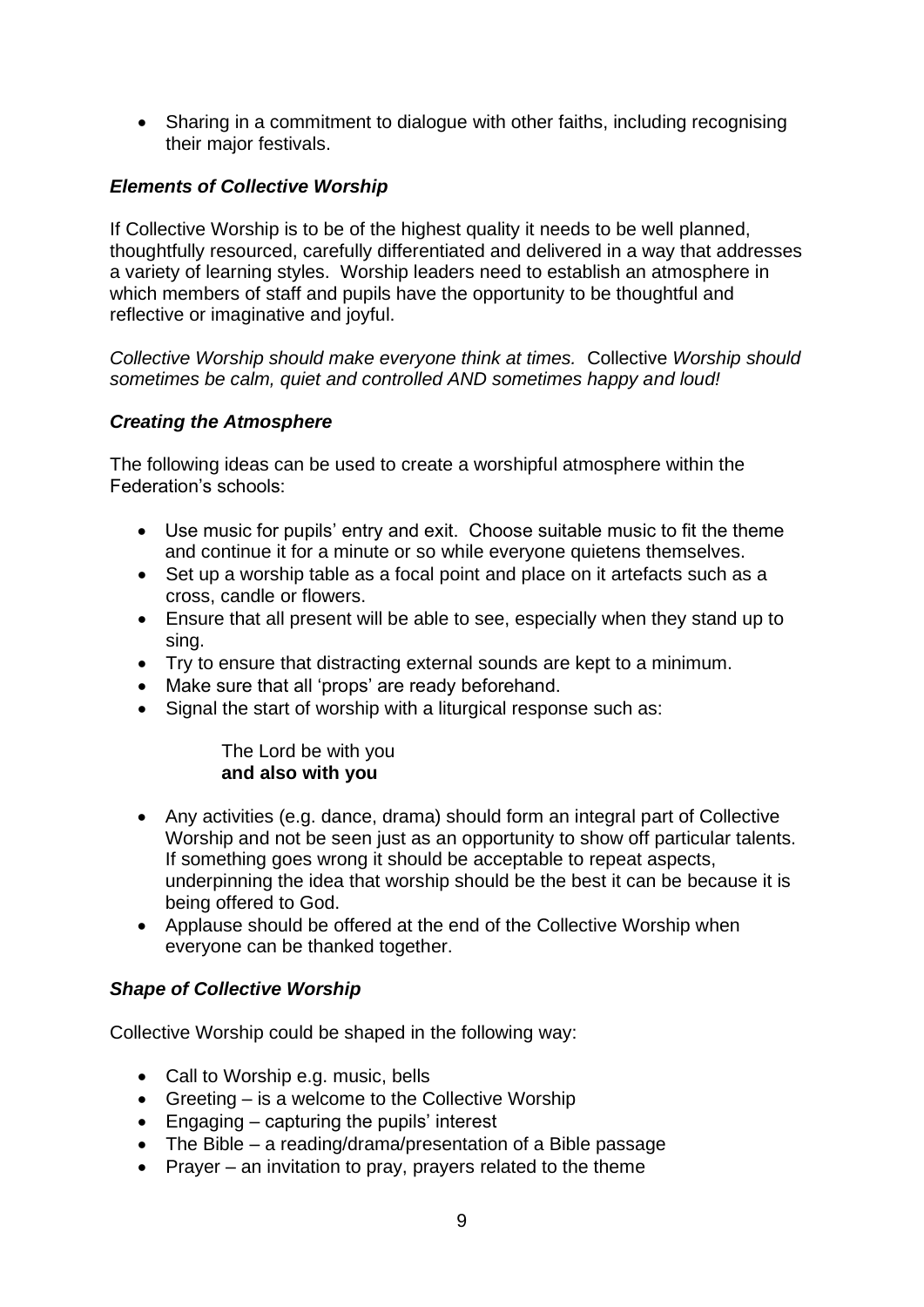- Response/Reflection how could the message make a difference to behaviour
- A Song/Hymn reflects Christian beliefs and relevant to theme
- Sending out signalling the end of Collective Worship

Further information and resources can be used from: [www.worshipworkshop.org.uk.](http://www.worshipworkshop.org.uk/)

# *Prayer*

Acts of Collective Worship in the Federation's schools will include an opportunity for prayer and quiet reflection. Through prayer pupils have the opportunity to develop a sense of trust and recognition that Christians put their lives, and those for whom they intercede, in the hands of God.

Teaching about prayer should include:

- knowing that prayer can take the form of worship, repentance, petition, intercession and thanksgiving.
- understanding that prayer can take place anywhere and at any time, including grace before lunch and a special prayer at the end of the school day.
- being aware that different people pray in different ways
- the learning of different prayers in the Anglican tradition see below for some suggested prayers.
- opportunities for children to write their own prayers.
- opportunities for prayer by children and members of staff.
- prayers using music and repetitive songs such as Taizé songs.
- the use of a focal point, such as the lighting of a candle, to enhance opportunities for prayer, silence and listening.

**The Lord's Prayer:** the choice of the version of the Lord's Prayer that the Federation uses should be made in consultation with the parish priest. This prayer needs to be taught and talked about regularly. Some schools learn to sign the Lord's Prayer to make it accessible to all learners.

**The prayer of St Richard of Chichester:** this prayer was written by a former Bishop of Chichester and is an important prayer for our diocese.

## **Prayers attributed to St Francis of Assisi and St Ignatius Loyola.**

## *Spiritual Development*

Opportunities for spiritual development should be fostered across the whole curriculum. However, acts of Collective Worship provide particular opportunities for promoting the spiritual development of pupils. Although spirituality is at the heart of all the world's major religions, the spiritual area of experience cannot be confined to adherents of faith communities.

In approaching Collective Worship, the Federation's schools should take an educational approach to spiritual development that might include: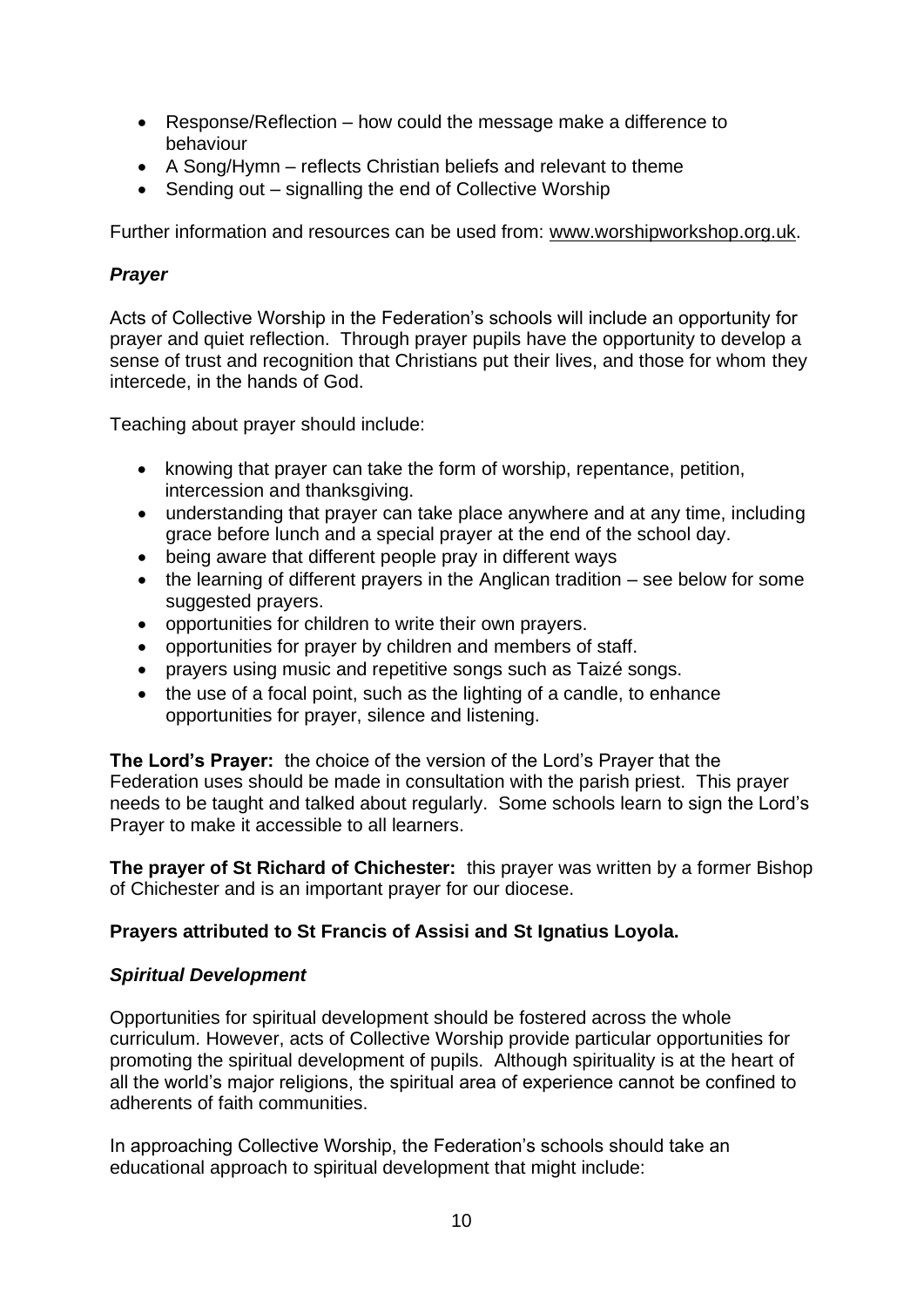- the recognition that there is something more to life than the ordinary.
- acknowledging the capacity of pupils to reach beyond the everyday experiences of life.
- the development of the inner life of each pupil.
- a search for meaning.
- a sense of values.
- a sense of the transcendent.
- searching for answers to some of life's ultimate questions.

Taking account of the age, aptitude and family background of the pupils, Collective Worship can contribute to spiritual development by:

- giving time for stillness and reflection, and the exploration of inner thoughts and feelings.
- providing opportunities for pupils to share what is important to them.
- celebrating what is worthwhile in pupils' own lives and in the context of their school and the wider community.
- creating an atmosphere conducive to a sense of peace and tranquillity.
- providing opportunities for pupils to use all their senses.
- fostering an atmosphere of mutual respect.
- being pupil centred and beginning from pupils' experiences.
- providing opportunities to develop the imagination.
- using a range of activities such as dancing, drama, singing (e.g. see [www.diochi.org.uk/schools](http://www.diochi.org.uk/schools) - Collective Worship document 'Make a Joyful Noise to the Lord').
- providing a special time separate from ordinary school activities.

#### **Planning for School Worship**

#### *Long term plans*

Planning for Federation worship will usually be undertaken by a small group including the vicar of St Thomas à Becket Church, at least one Foundation Governor, the RE co-ordinator for each school within the Federation and the Federation's Headteachers. Led by the worship co-ordinator. In some cases, it will also be helpful to include the person who oversees the music for worship and perhaps some pupils.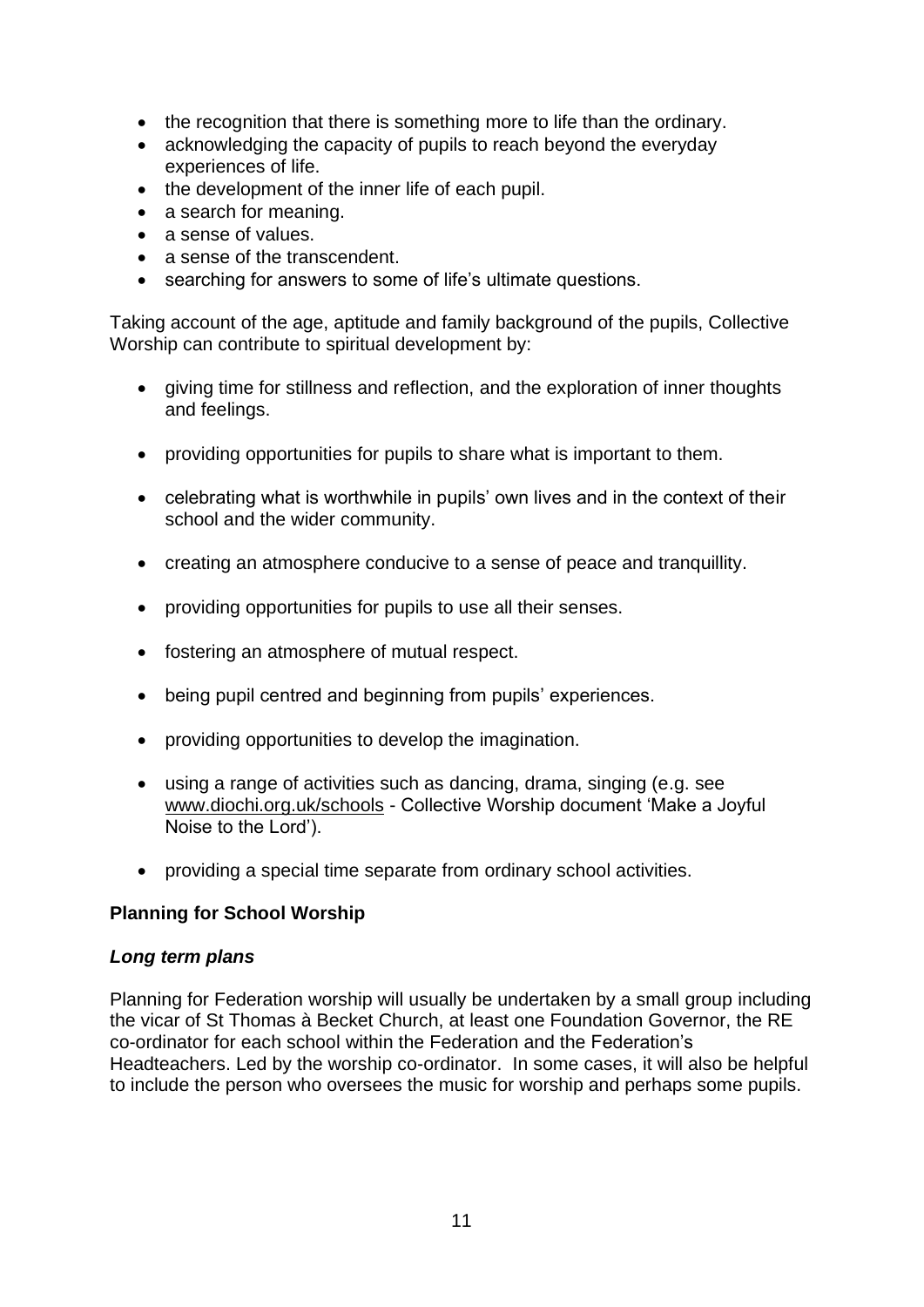This group will be expected to consider:

- the programme of worship themes which ensures a balanced and informed approach.
- the special occasions or services the Federation wishes to mark.
- the use of the Church's Calendar.
- $\bullet$  the composition of the group for worship whole school, key stage, year group or class.
- who will lead worship.
- the venues and booking arrangements for special services.
- links with the pattern and style of worship in the parish(es).

# *Collective Worship themes*

The themes used within our schools worship should act as imaginative triggers to a range of ideas and approaches that can enhance children's spiritual development and enable them to come to a deeper understanding of the Christian way of life.

A programme of themes should not be restrictive and the leader must be able to respond to local or national situations and to deviate if they believe the situation warrants it.

When selecting a theme the following qualities should be considered:

- *It invites reflection*  it opens up opportunities for prayer, and for children to develop Christian values and to think of matters of worth.
- *It has multi*-*dimensional possibilities* it has possibilities for a range of deliveries and styles and the Biblical content can be easily understood.
- *It is relevant* it connects with the church, our schools, local or national calendars and events, and will provide a focus for good planning.
- It is appropriate it can be understood by the pupils and excites their interest and enhances the Federation's philosophy and ethos.

Suggested themes for use in primary school worship are found in 'In Spirit and in Truth'.

## *Medium term plans*

These plans should include:

- weekly themes and associated Christian concepts.
- resources that might be used.
- opportunities for reflection.
- possible hymns and songs and other specific music ideas.
- visitors to be invited to take part in school worship.
- the involvement of children in the various acts of worship.
- a focus for evaluation (e.g. content, atmosphere, music, pupil response).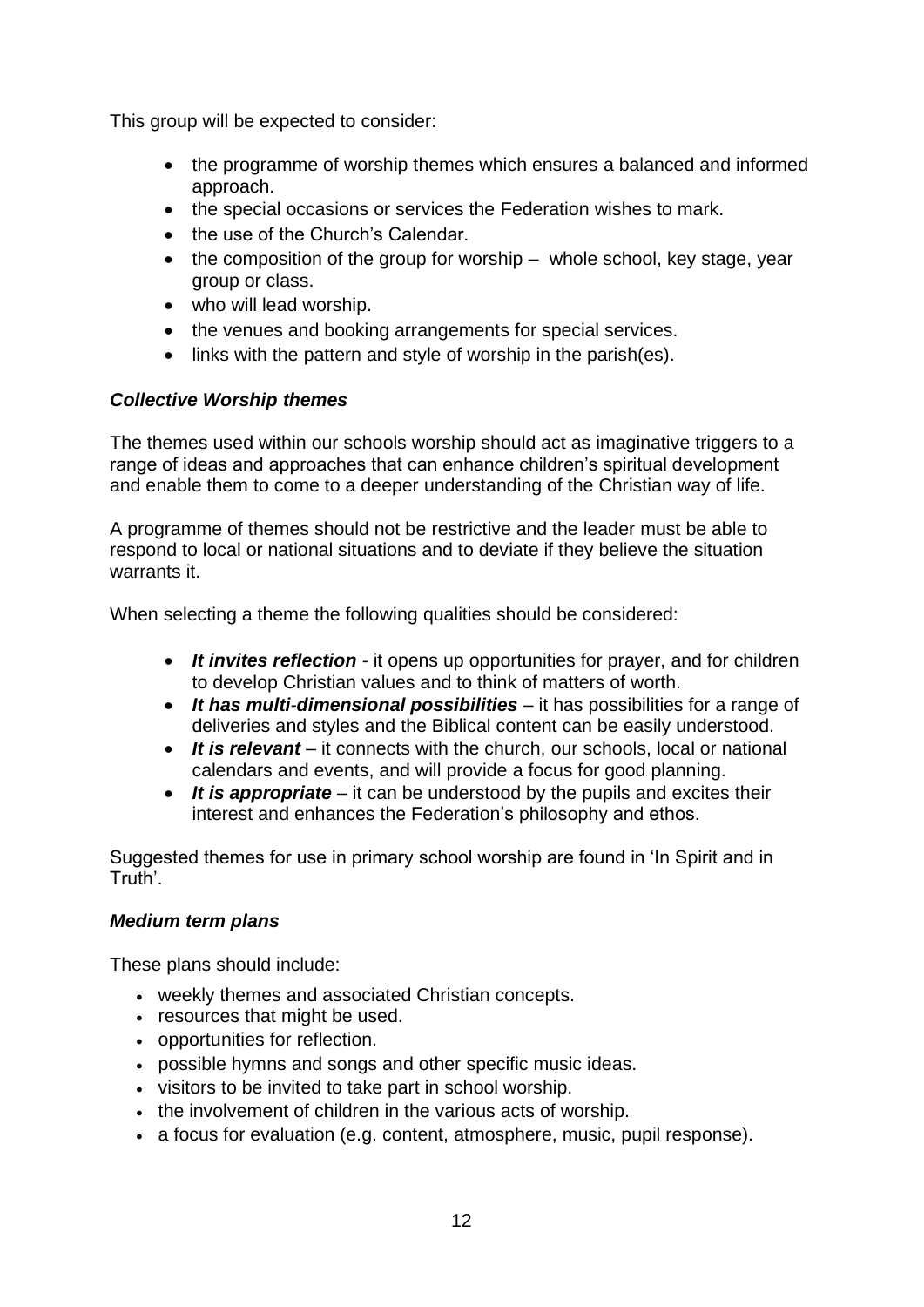## *Short term plans*

These plans will be developed by the individuals responsible for the acts of Collective Worship and should be included in the planning file for reference and inspection purposes. If several worship leaders are covering a single theme it is important to ensure continuity and lack of repetition for the pupils. It is advisable to keep a simple, brief record of acts of Collective Worship and records of evaluation. These records will assist with the review of the Federation's provision and thus inform future planning.

## *Group based Worship*

Many schools/Federations will want to devise different ways of programming the daily worship so that different experiences can be offered to the children. Group based worship can often be included but should follow the whole-school themes and be well planned. Natural groupings for worship could include class, year or key stage.

| <b>ADVANTAGES</b>                                                                                                                                                                                                                                                                                                                                                                                 | <b>DISADVANTAGES</b>                                                                                                                                                                                     |  |  |
|---------------------------------------------------------------------------------------------------------------------------------------------------------------------------------------------------------------------------------------------------------------------------------------------------------------------------------------------------------------------------------------------------|----------------------------------------------------------------------------------------------------------------------------------------------------------------------------------------------------------|--|--|
| more intimate<br>$\bullet$<br>opportunity to pitch the content at<br>the children's level more accurately<br>opportunity for the safe involvement<br>of children<br>utilisation of focal points peculiar to<br>$\bullet$<br>that group<br>• extend the ethos of the<br>school/Federation<br>develop the response to worship<br>$\bullet$<br>develop Teacher input and<br>$\bullet$<br>involvement | dislocated from whole school<br>worship<br>greater diversity of input leading to a<br>$\bullet$<br>possible lack of continuity<br>the legal right of withdrawal of<br>$\bullet$<br>Teachers and children |  |  |

Leaders of group worship should apply the same principles to planning and leading as for whole-school worship. The essentials of worship should be just as evident regardless of the size of the group participating. Monitoring and evaluation of the provision and impact of Collective Worship should take place whatever the size or type of the group.

#### *Links with the Parish*

The Federation has close links with the local Anglican Church and clergy. This is a two-way process – school worship can influence parish worship for example in the songs used. Forms of worship, hymns and music and themes can be chosen in consultation with the local parish church, providing continuity for pupils in our schools and in church. If it is possible to invite members of the congregation to services held in the church this helps to inform and involve members of the local community in the life of our schools.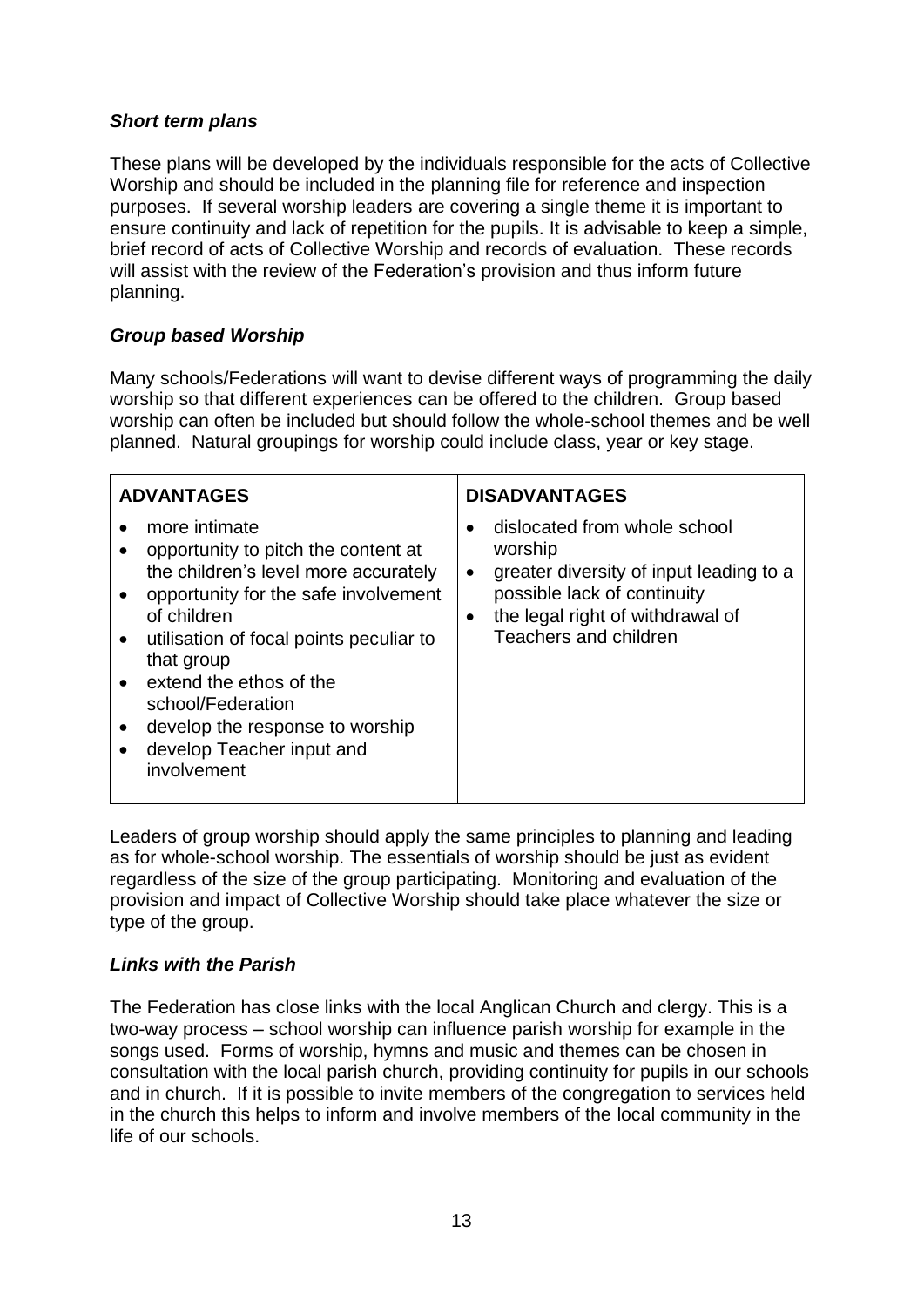# *Visitors at our Schools Worship*

The use of visitors can add to the value of pupils' experiences in worship. Visitors can bring their own perspective and be an expert source of information, thus supporting the work of the school/Federation. However, the worship co-ordinator must be sure to communicate clearly regarding the purpose of the visitor's attendance and the extent to which they will be involved in the act of worship. Ideally clergy and leaders of other denominations within the local community will be invited to contribute to our schools worship in recognition of the Church of England's commitment to ecumenism.

## **The Federation should:**

- be as sure of the credentials and suitability of visitors to worship, as of any visitor (i.e. Safeguarding).
- try to know what talents and assets the visitor has.
- be clear what benefits are wanted.
- make sure that the visitor is briefed on the way their contribution fits into the life of the school encouraging him/her to talk from their faith perspective, rather than on behalf of their religious community.
- show/tell the visitor what happens, where, when and why, preferably in writing, - so they know what to expect.
- ask if there is anything the visitor needs.
- ensure that someone welcomes and also thanks the visitor and says farewell at the appropriate moment.
- NEVER leave the visitor alone with the pupils but ensure that a qualified Teacher remains in overall control.
- be prepared to give some feedback, pointing out the good things and helpfully pointing towards ways in which the contribution could have been of greater value.

#### **The visitor should:**

- be on time and be well prepared.
- make sure someone appropriate knows you have arrived.
- refrain from altering arrangements at the last minute.
- make sure you know who is in the audience that day.
- pitch it at their level and be prepared to receive questions.
- try to be relevant to the day if possible.
- keep to the time agreed.
- remember that this may also be the only chance some adults have to worship.
- make your farewells and leave when you have finished.
- be aware of the need for feedback, perhaps at a later time not immediately afterwards.
- leave the school to advertise or publicise your events/organisation only if they wish.
- visit before your first occasion so you know what happens and so that you can avoid making last minute extra work for members of staff.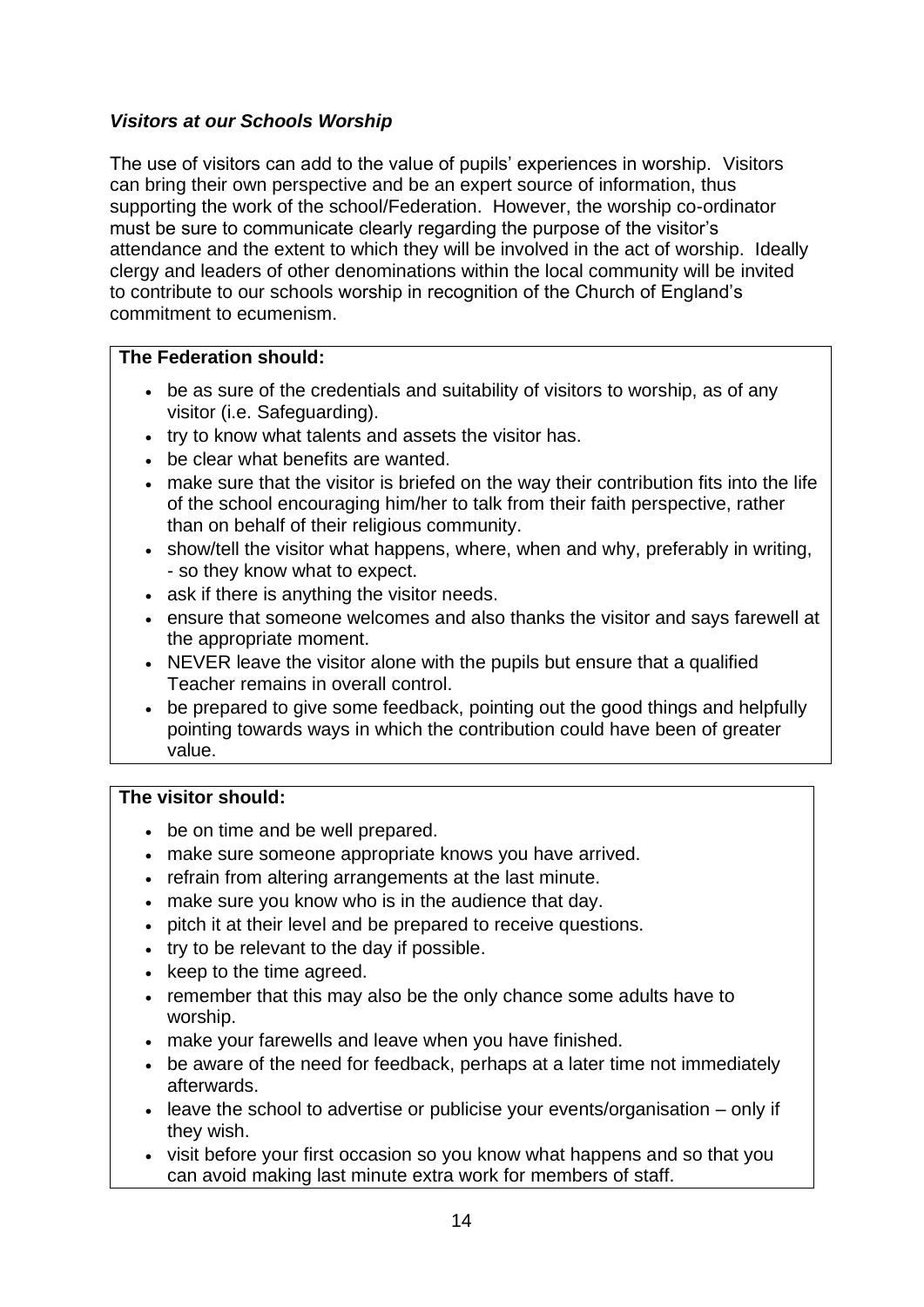# **Monitoring and Evaluation of Collective Worship**

# *Annually*

The monitoring of the planning and provision of worship should be done on a regular basis by the Federation's Headteachers and worship co-ordinator, the Governors and the ex-officio Governor/incumbent, who have responsibility for Collective Worship (this will include at least one Foundation Governor). The Self-evaluation Toolkit is of considerable importance to Church Schools as they evaluate their Collective Worship. The section on Collective Worship seeks to assess the *impact* of worship on the school/Federation community. The following five sub-areas should be explored:

- **How far does Collective Worship make a difference to the life and work of the school?**
- **How effectively is this difference monitored and evaluated?**
- **How well does Collective Worship inspire and enhance the spiritual development of pupils and staff, of all faiths or of none?**
- **How positive are the pupils' attitudes to Collective Worship?**
- **How well does Collective Worship develop pupils' understanding of Anglican tradition and practice?**

Each of the above has a set of prompts to enable the worship co-ordinator and Governors to examine planning and practice in worship and to identify areas for development.

The Toolkit also contains grade descriptors for each question, ranging from 1 – outstanding to 4 - inadequate. Governors may find it helpful to consult these when making their evaluations.

Areas to be evaluated will include the following:

- The centrality of worship in the life of the school/Federation.
- The quality of planning for Collective Worship.
- The quality of resources used.
- Participation in worship by adults and children and their perceptions of worship.
- Opportunities for prayer and quiet reflection.
- The extent to which pupils develop an understanding of the Anglican tradition.
- The involvement of visitors and the local community.
- The impact of Collective Worship on the life and work of the school/Federation.

# *Termly*

The worship co-ordinator together with members of the Governing Body should be responsible for the regular evaluation of worship, keeping brief records and involving other staff, parents/carers and pupils. Evaluation should be manageable and carried out as regularly as possible without becoming burdensome.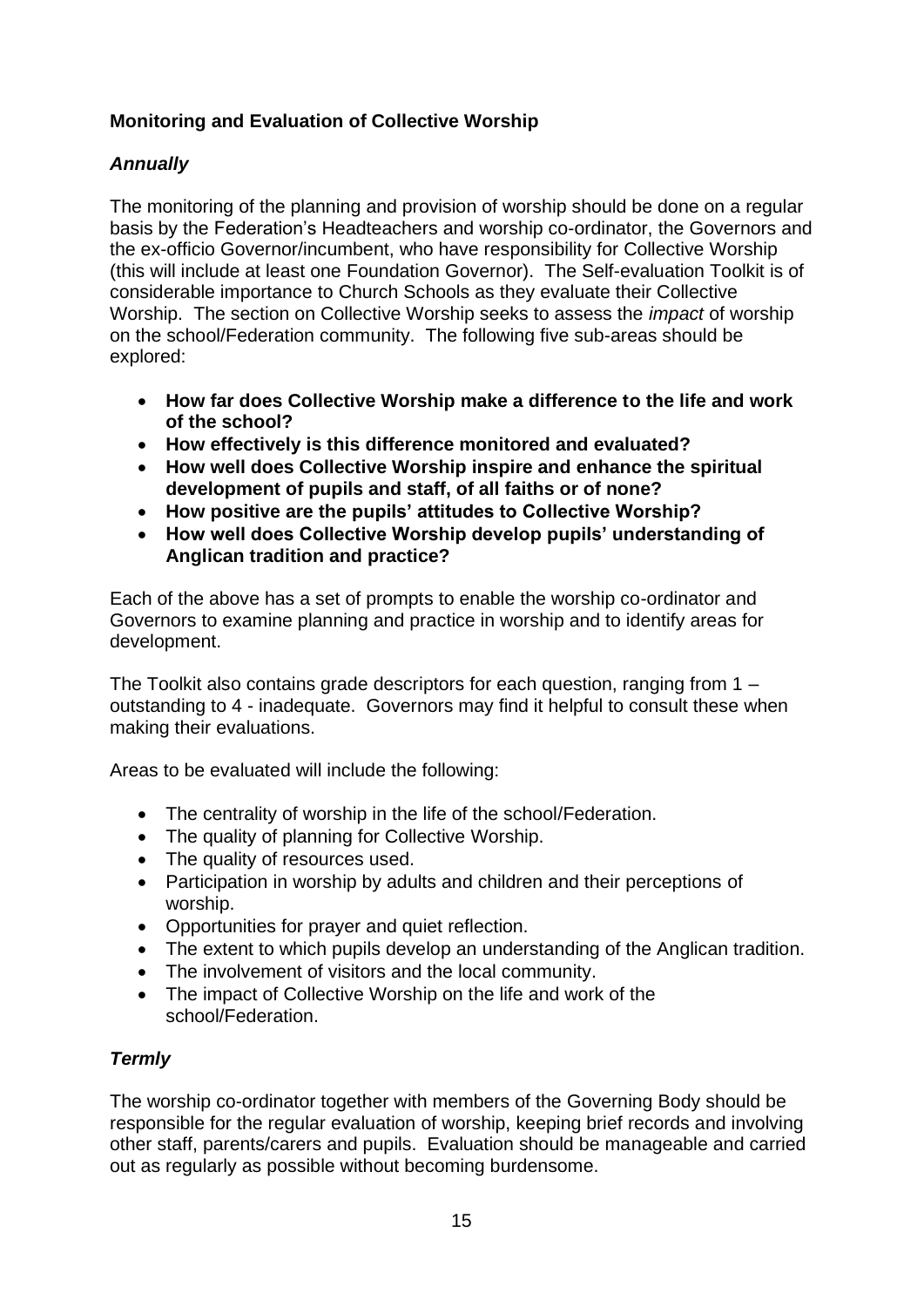In conducting the self-evaluation, the following evidence might usefully be included:

- documentation e.g. policy, planning records and evaluations.
- observations of acts of Collective Worship as part of routine monitoring activity.
- discussions with Foundation Governors, Collective Worship co-ordinator, members of staff, pupils and, if appropriate, parents.
- discussions with representatives of the parish community and where relevant diocesan representatives.
- budget allocation and expenditure for Collective Worship.
- evaluation of worship arising from discussions with pupils in circle time or Personal, Social and Health Education (PSHE).
- involvement of the Pupil Leadership Groups in planning and evaluating worship.
- evaluation of worship as an item on the agenda of staff meetings once or twice a year.
- schools within the Federation's worship is the focus of a Governors' monitoring visit and discussed termly at Governors' meetings.

## *The role of the Collective Worship Co-ordinator*

Within these guidelines the role of the worship co-ordinator would be to:

- Monitor the evaluation of school/Federation provision for worship.
- Collate and draw conclusions from responses from children, members of staff, Governors and other adults on the quality of acts of worship.
- Report to Headteachers, members of staff and Governors on the findings on a scheduled, regular basis.
- Suggest developments for worship in the Federation's schools.
- Set up the structures to implement and evaluate these.

#### **Review**

This policy will be reviewed as it is deemed appropriate, but no less frequently than every three years. The policy review will be undertaken by the Federation's Headteachers, Foundation Governors and the Governing Body's Policies Working Party.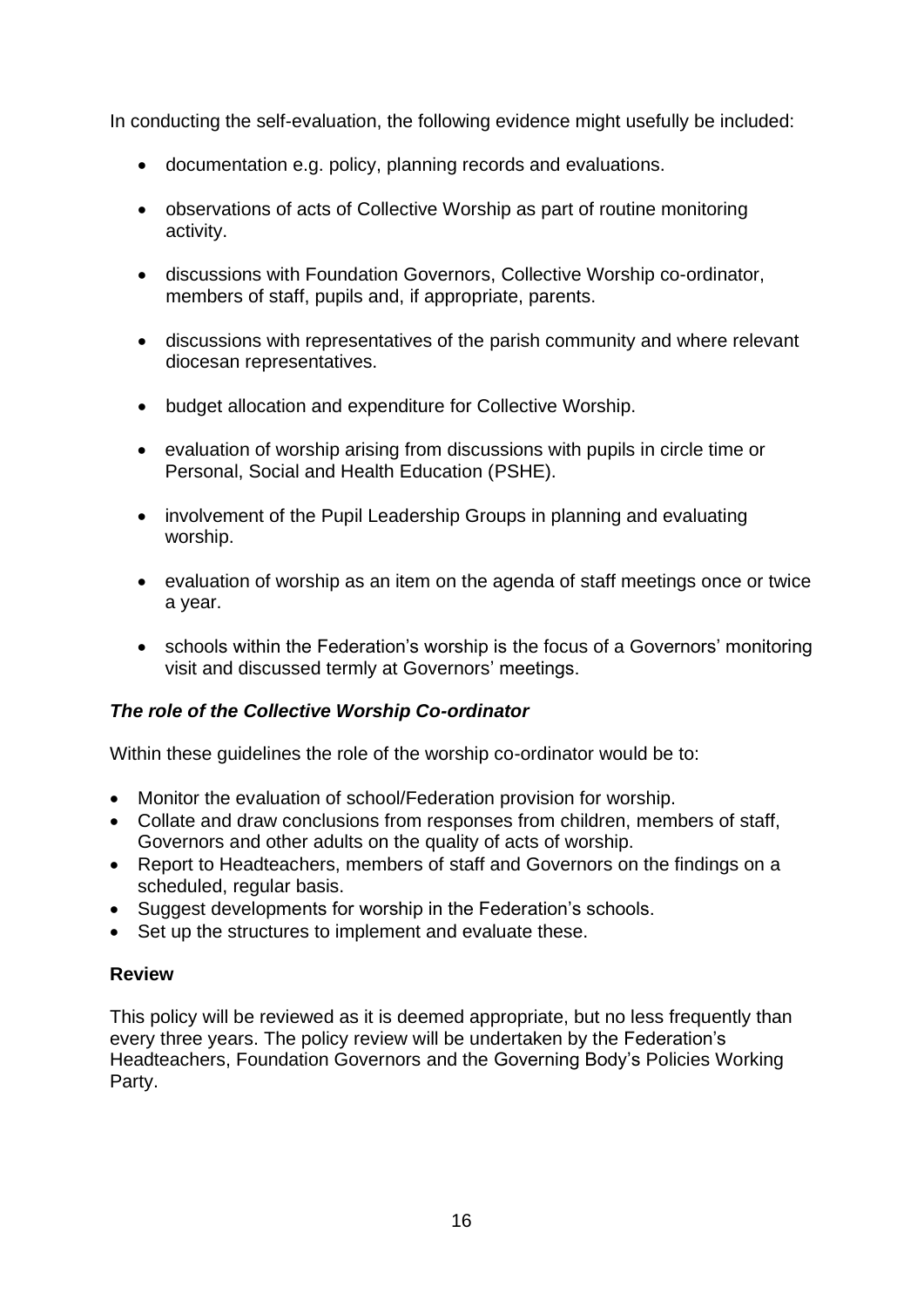## *School Self-Evaluation of Collective Worship*

These Guidelines from the Diocese of Manchester give suggestions as to how schools/Federation can evaluate worship provision and individual acts of worship as part of their regular procedures.

| <b>FOCUS</b>        | <b>CRITERIA</b>                                                                                                                                           | <b>PEOPLE INVOLVED</b>                                                                 | <b>FREQUENCY</b>                                                                                                      | <b>OUTCOME</b>                                                                                                             |
|---------------------|-----------------------------------------------------------------------------------------------------------------------------------------------------------|----------------------------------------------------------------------------------------|-----------------------------------------------------------------------------------------------------------------------|----------------------------------------------------------------------------------------------------------------------------|
| Policy              | In line with trust deed and mission<br>statement and having considered<br><b>Diocesan Guidelines</b>                                                      | Governors, Headteacher,<br>members of staff and clergy                                 | Every three years<br>approximately                                                                                    | Regularly reviewed worship<br>policy                                                                                       |
| Provision           | Regular, well understood pattern of<br>worship that meets legal<br>requirements                                                                           | Headteacher, members of staff<br>and clergy                                            | Each day                                                                                                              | Worship provided each day for<br>whole school, Key Stage or<br>class groups                                                |
| Planning            | Outline and detailed planning along<br>the lines suggested in Diocesan<br>Guidelines but with flexibility to<br>respond to events                         | Headteacher, worship co-<br>ordinator, clergy and members<br>of staff leading worship  | Outline planning at<br>least half a term in<br>advance                                                                | Each act of worship planned to<br>a high standard to include a<br>variety of activities and pupil<br>participation         |
| Recording           | Records which demonstrate a<br>variety of experiences for pupil<br>participation                                                                          | The member of staff or clergy<br>leading worship                                       | Each day                                                                                                              | High quality records which<br>inform future planning                                                                       |
| <b>Church links</b> | Church involvement in worship such<br>as visits from clergy and lay<br>members to lead worship, services<br>in church or Christian elements in<br>worship | Clergy, lay members of the<br>church, Headteacher and<br>worship co-ordinator          | Visit by clergy or<br>church member<br>preferably each<br>week, services in<br>church - possibly<br>each term         | Regular involvement of school<br>and church                                                                                |
| <b>Resources</b>    | Resources, visual focus for worship<br>and staff trained and confident in<br>leading worship                                                              | Governors, Headteacher,<br>worship co-ordinator, Diocesan<br><b>Board of Education</b> | Reviewed annually<br>in combination with<br>budget allocation<br>and Board of<br><b>Education training</b><br>package | Good quality resources<br>appropriate to the ages, abilities<br>and backgrounds of pupils.<br>Good quality acts of worship |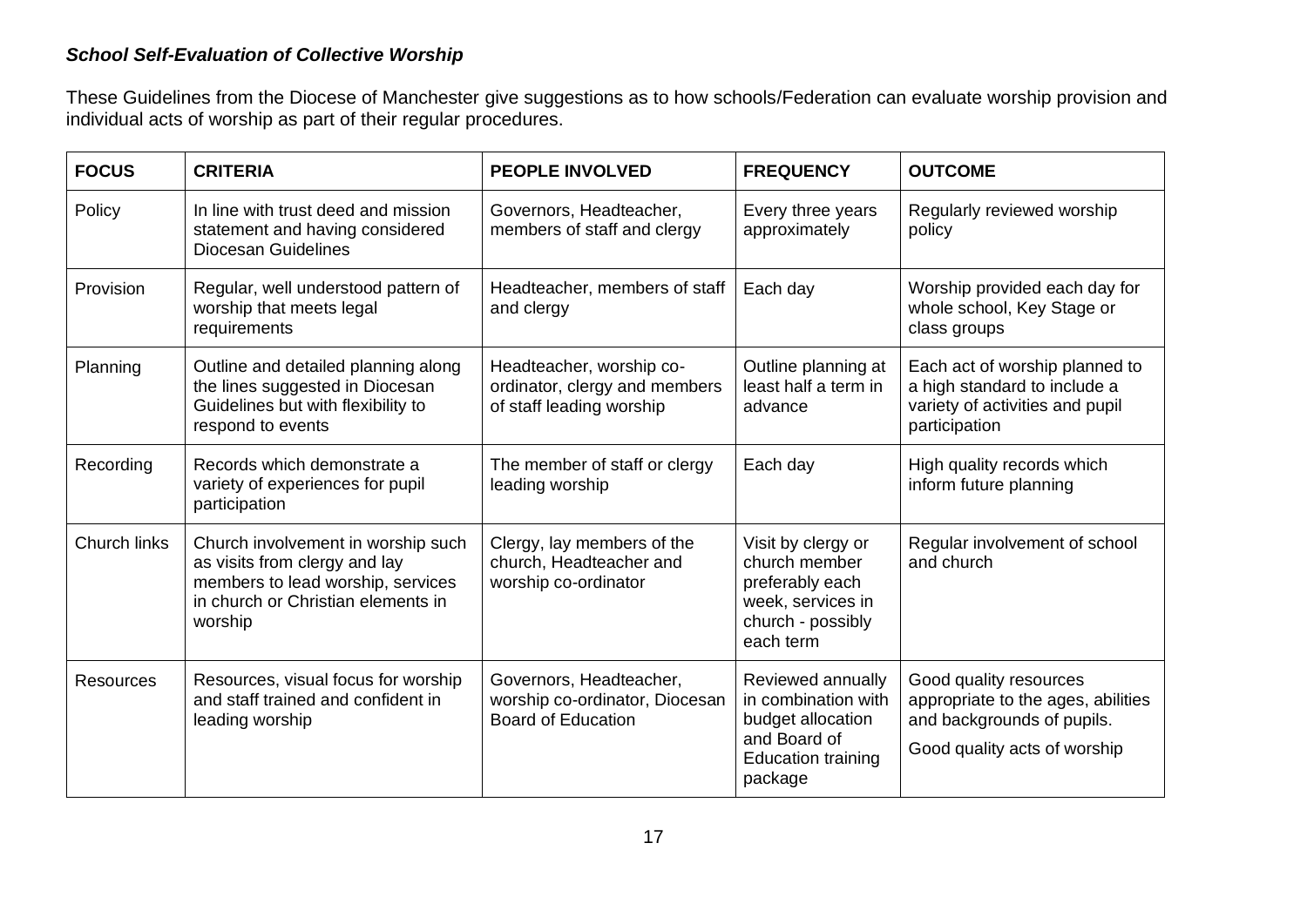#### *Guidance for the Evaluation of Worship*

As with other areas of the curriculum, members of staff will be generally reflective about worship. These guidelines, however, relate to more formal evaluation, including written records.

- Evaluation should be manageable and as little of a burden as possible.
- Evaluation should be carried out by as many people as is realistic and not just by the person leading worship. Pupils should be involved.
- Evaluation should be carried out regularly, its frequency planned in advance and according to Federation and worship policies.
- Evaluation should focus on a limited number of specific criteria each time.

With these principles in mind, there will be various opportunities for written evaluation.

- Sometimes it will be appropriate to evaluate a specific act of worship e.g. if it is very different from the usual pattern or if it is particularly successful or disastrous.
- Evaluation of worship could be a focus for children as part of circle time or PSHE.
- There are opportunities in literacy for children to report, comment, describe experiences, share ideas and put their ideas into sentences at Key Stage 1. At Key Stage 2 they will be able to look at worship in the context of qualifying, justifying and evaluating ideas. In writing they should be taught to inform and explain, persuade, review and comment; school worship can be the subject of these. Each class could undertake one or two evaluations each year.
- The worship co-ordinator should have the opportunity to undertake evaluations regularly.
- Evaluation of worship could be an item on the agenda of staff meetings once or twice each year.
- Outside visitors e.g. clergy, Link Governor or Chair of Governors could provide an evaluation, which is timetabled to ensure overage of different types of collective worship.
- When opportunities for parents/carers to attend collective worship arise, consideration should also be given as to how to involve parents/carers in evaluating collective worship.

If these opportunities were combined there would be sufficient evidence to evaluate worship about twice each half term. Younger children could look at one act of worship, whilst older ones review one or two week's experiences and adults take a longer view.

As well as evaluating worship over a shorter period of time younger children would focus on fewer aspects than older ones or adults. These could include: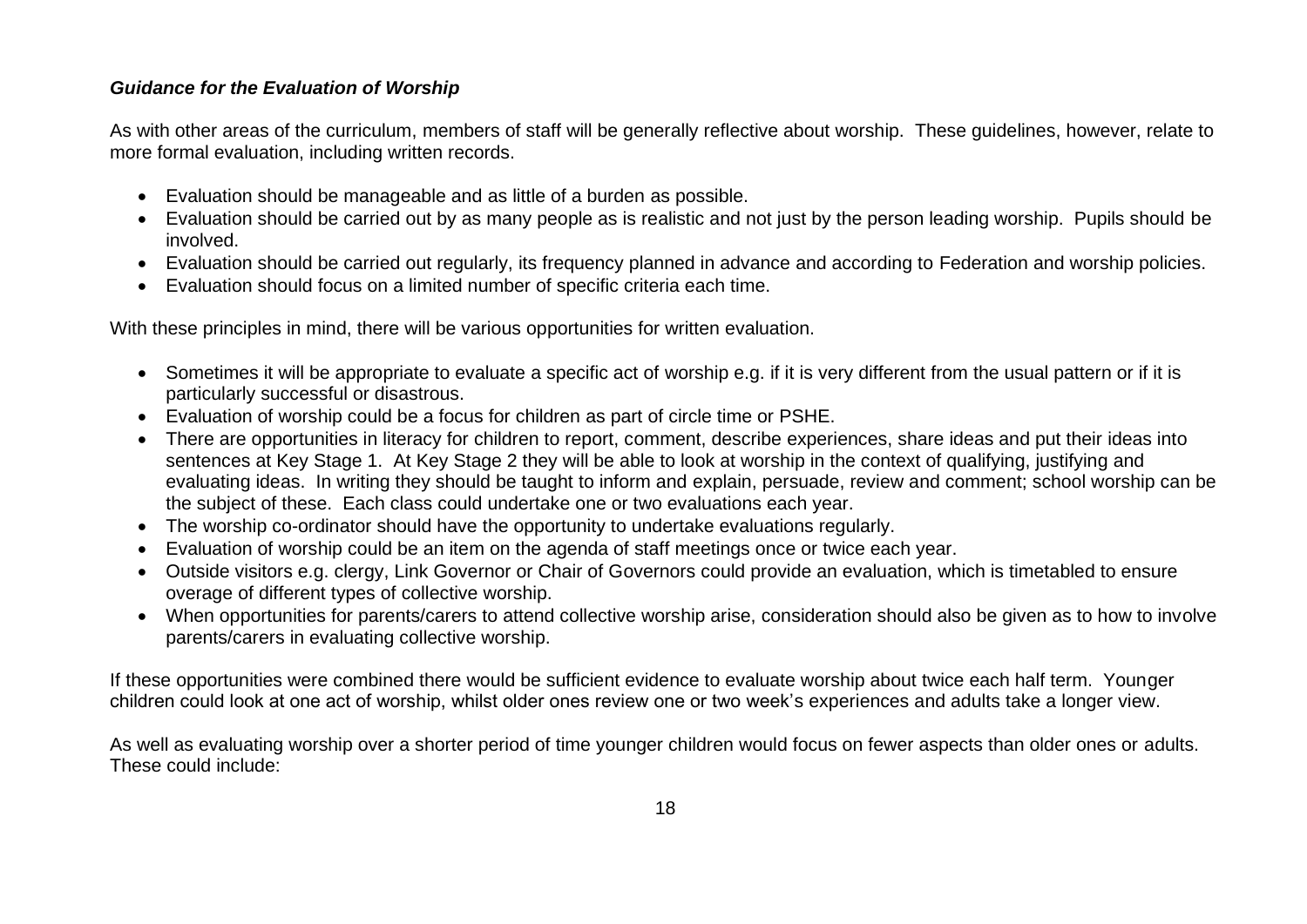| <b>ASPECTS FOR EVALUATION</b>      | <b>QUESTIONS / ACTIVITIES FOR CHILDREN</b>                                                                                                                                                                                                                                                                                                                                                                                                    |
|------------------------------------|-----------------------------------------------------------------------------------------------------------------------------------------------------------------------------------------------------------------------------------------------------------------------------------------------------------------------------------------------------------------------------------------------------------------------------------------------|
| Place where worship takes<br>place | Where in school do you like to sing hymns / say prayers? Why?                                                                                                                                                                                                                                                                                                                                                                                 |
|                                    | Do you like the sitting arrangements for worship? How would you change them? Is that practical? Is the<br>place clean and tidy? Is it comfortable? How could we use the space for worship better? How can we make it<br>look better?                                                                                                                                                                                                          |
| <b>Visual focus</b>                | What is on the worship table / display? Is there anything, which tells you it, is Christian? Is there anything we<br>could add? Why? Should we change parts of it more often? Draw what you think should be on the table /<br>display during worship.                                                                                                                                                                                         |
| Atmosphere                         | How should you behave during worship? Why? Does everyone come in sensibly? Do visitors behave well?<br>Should we have more or fewer visitors? Why is it good to be quiet when we come in to the hall for worship?<br>Act out how people should behave during worship. Does it feel good to be involved in school worship? Why?                                                                                                                |
| <b>Music</b>                       | What music has been played recently? Do you prefer some types of music rather than others? Which?<br>Which music is best for getting us ready for worship to start? Why? Should we use more or less music in<br>worship? Why?                                                                                                                                                                                                                 |
| Pupil involvement                  | Do you like to be involved in leading worship? Why? Do you like to see other children leading worship? What<br>do you like to do when you are leading worship? Do you enjoy singing / talks / acting things out / praying /<br>reading / coming out to the front / showing work / receiving awards / ? What else would you want to do in<br>worship? Are children involved enough in worship? Write a prayer, which you could use in worship. |
| Staff involvement                  | Do you prefer your teacher to be at the worship? Why? Do you like to see teachers leading worship? Why?<br>Do you like to see teachers joining in worship? Why? Do you like to see other adults leading worship? Why?                                                                                                                                                                                                                         |
| Pupil response                     | What do you remember best about worship? Why? Does worship make you feel better or happier? Why?<br>Does worship make you think more about God / Jesus / the world / other people / yourself? What do you think<br>about? Why? What do you learn in worship? Do you learn more about God / Jesus / the world / other people<br>/ yourself?                                                                                                    |
| Variety of activities              | Can you name the different things we do in our worship? Which of these do you like best? Why? Are there<br>any that you don't like? Which and why? Which are you best at? Why? Work in a small group to make up an<br>activity for an assembly next week on the theme of                                                                                                                                                                      |